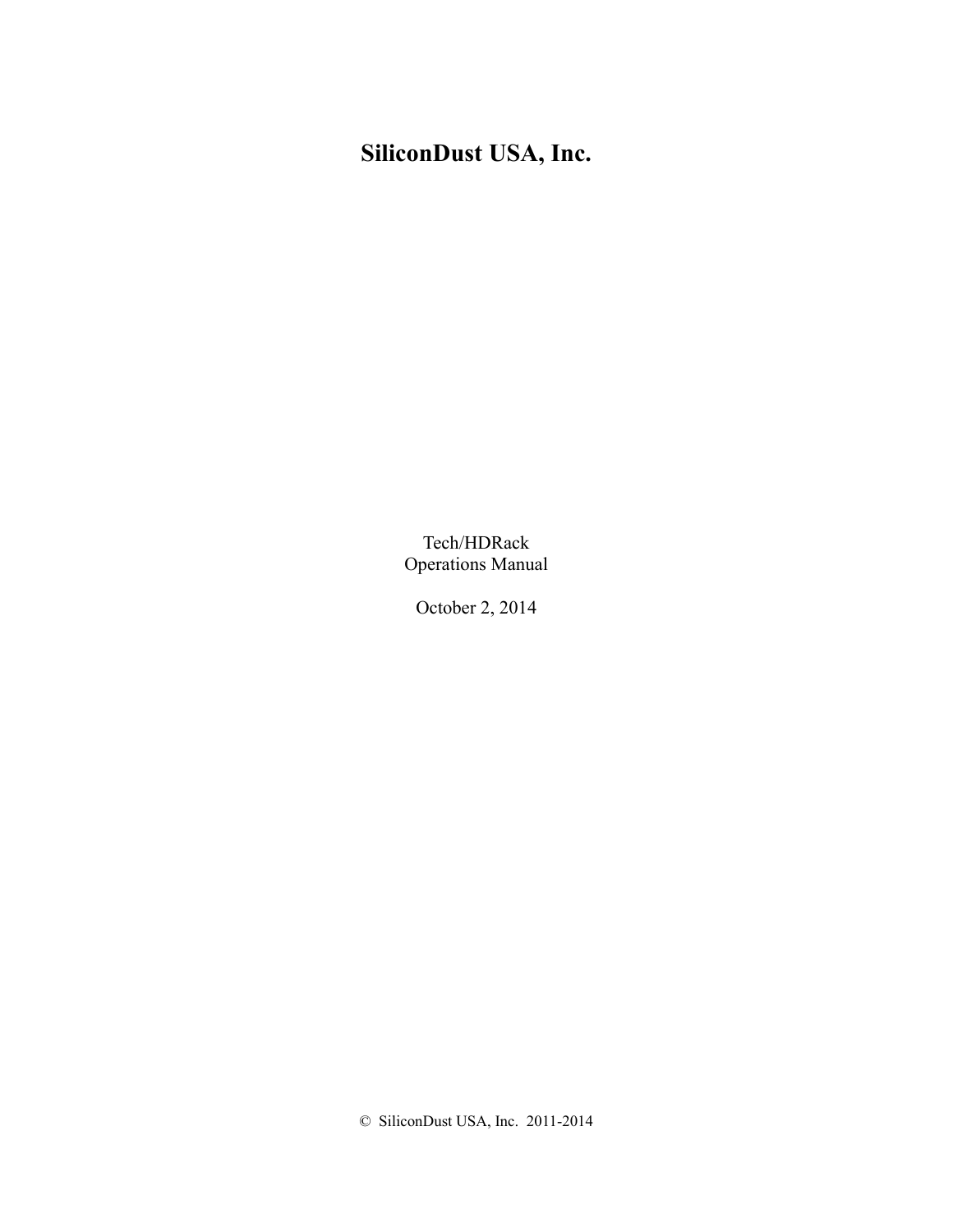# **Hardware**

## **TECH3 (dual tuner)**



## **HDRack (8 tuner ATSC/QAM/DVB-T/DVB-C)**



| CABLE IN<br>$\circledcirc$ | 100BASE-T | <b>CABLE IV</b><br>© | 100BASE-T | <b>CABLE IN</b><br>◎<br>$\circ$ | 1008ASE-T | <b>CABLE IN</b><br>© | 1008A56-T |  |
|----------------------------|-----------|----------------------|-----------|---------------------------------|-----------|----------------------|-----------|--|
|                            |           |                      |           |                                 |           |                      |           |  |
|                            |           |                      |           |                                 |           |                      |           |  |

- 1. Power/Network
- 2. Tuner
- 3. Power
- 4. Ethernet
- 5. Coax in (ATSC/QAM/DVB-T/C)

## **HDRack (6 tuner CableCARD)**



- 1. Power/Network LED
- 2. CableCARD LED
- 3. Tuner LEDs



- 4. Coax in (digital cable)
- 5. USB (for tuning adapter)
- 6. Ethernet
- 7. M-CARD
- 8. Power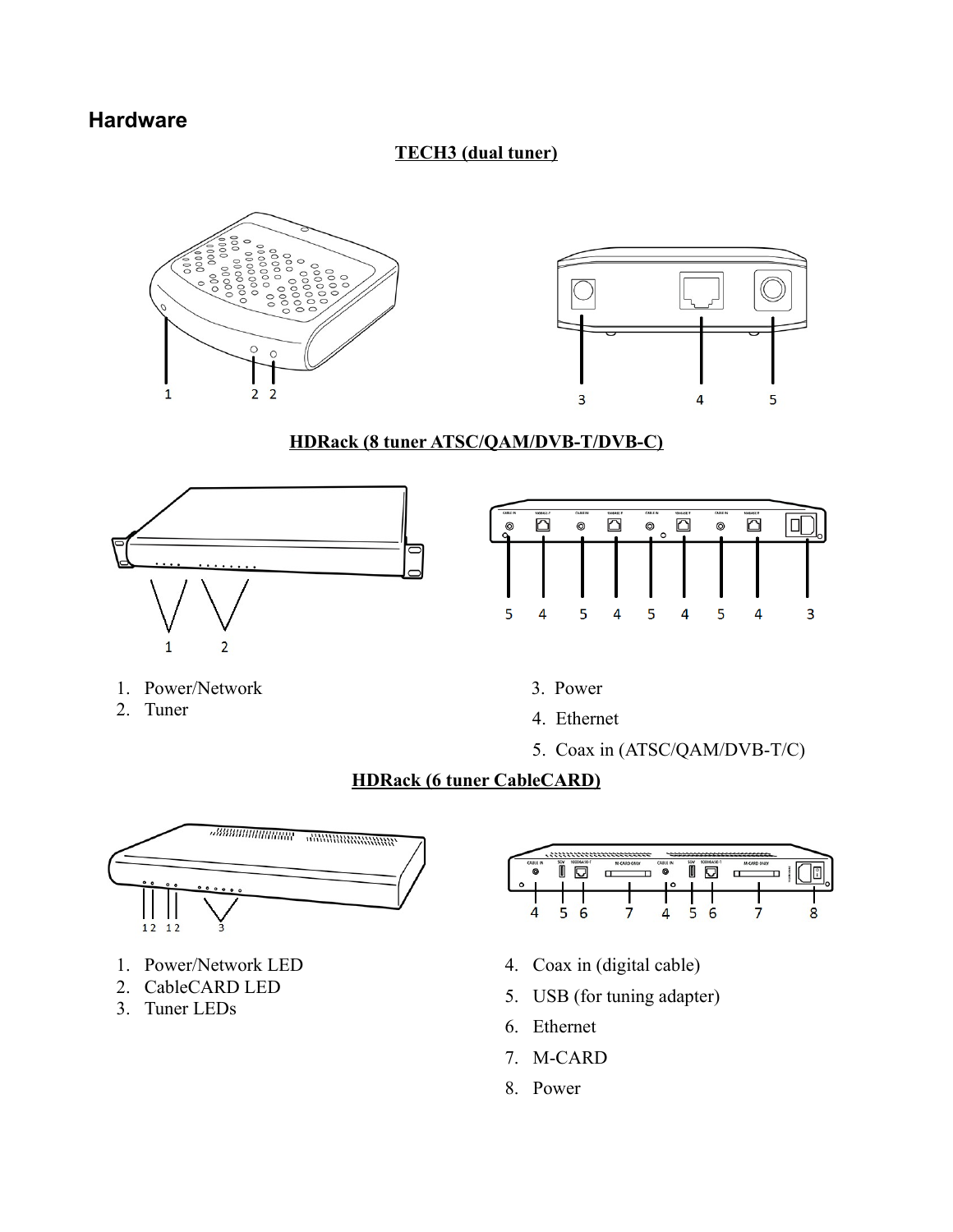## **Power**

All devices should be used with the included power supply (dual-tuner models) or power cable (HDRack models).

## **Ethernet**

Connect the Ethernet port(s) to a network switch. On models with multiple ports, all ports must be connected in order for all tuners to be accessible. A single port can be directly connected to the network interface on a PC to access that specific device. All ports are auto-crossover so a standard Ethernet cable can be used.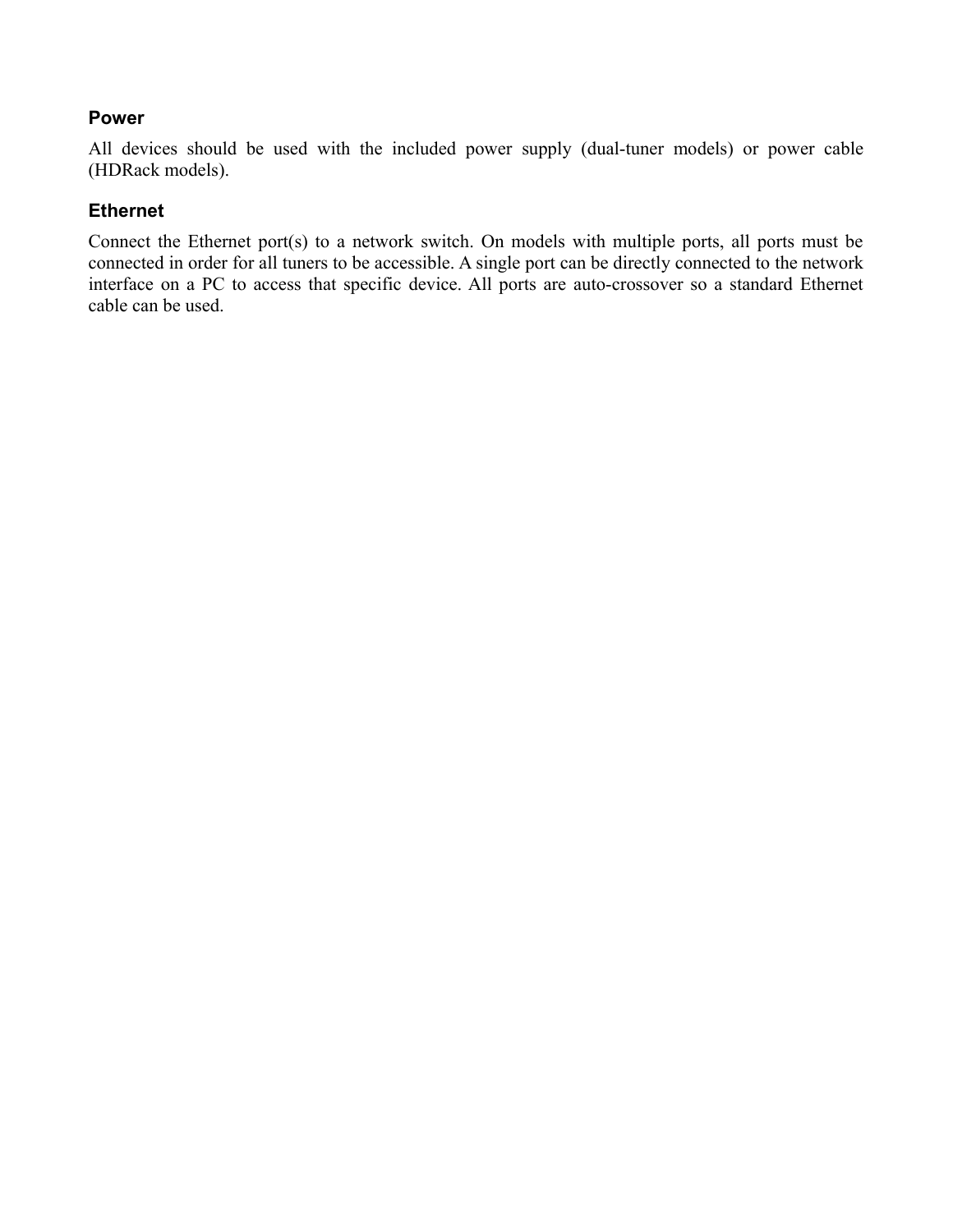# *Additional Tools and Software*

# **Software Installation**

The latest HDHomeRun drivers, code, and firmware can be found on the Silicondust website:

<http://www.silicondust.com/downloads>

## **Windows**

Download and install the latest Windows release of the HDHomeRun software.

The HDHomeRun Setup wizard is optional.

When the installation process is complete it is recommended that the HDHomeRun program directory be added to the PATH so that the hdhomerun config utility can be run from a cmd prompt. The default program directory is "C:\Program Files\Silicondust\HDHomeRun\"

## **Linux/\*BSD/Solaris**

Download and extract the libhdhomerun archive.

Run "make" to compile hdhomerun config (systems that use a non-GNU make by default may need to install and use "gmake" instead).

Copy hdhomerun\_config to /usr/local/bin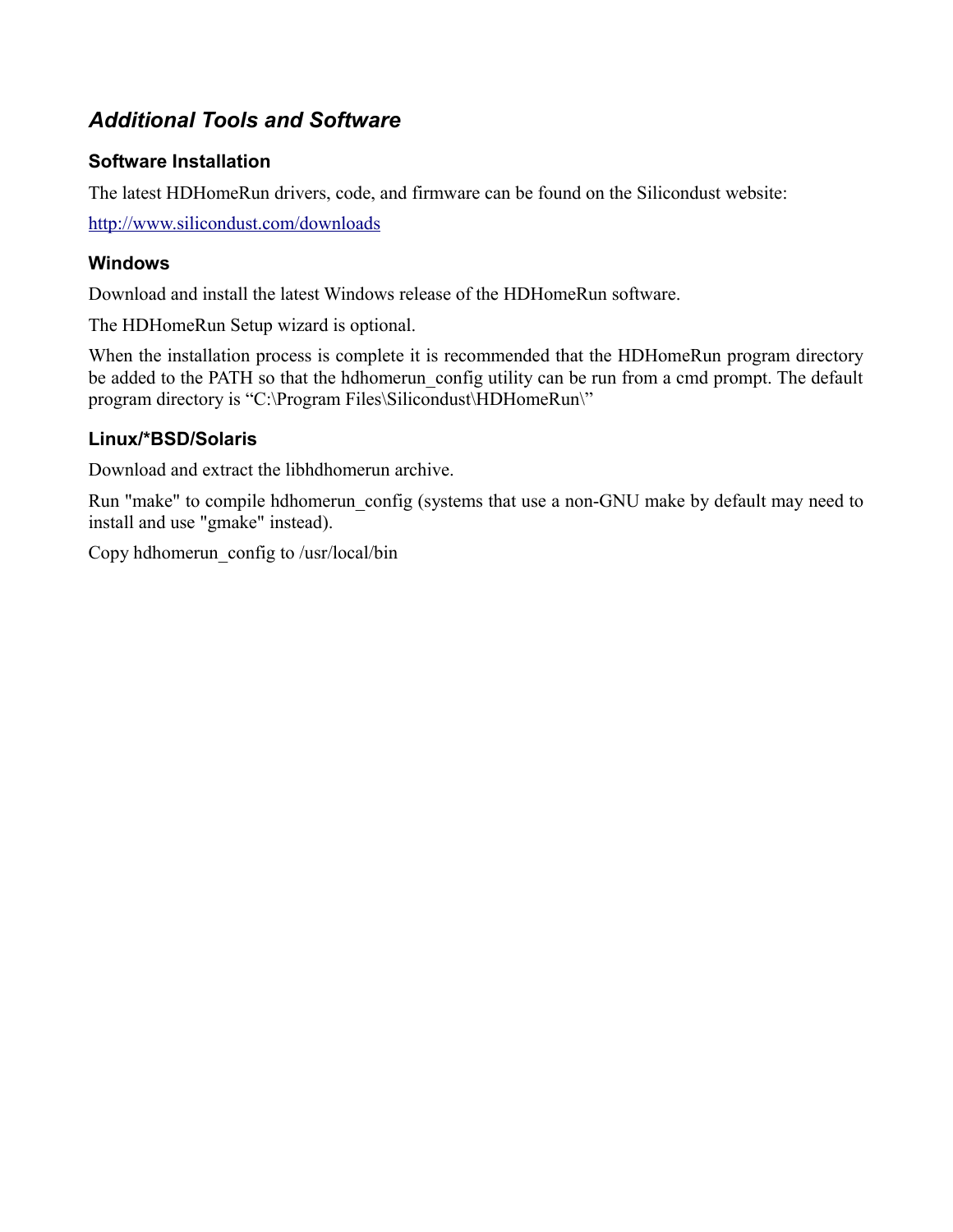# *Using the Command Line Configuration Utility (hdhomerun\_config)*

Open a command prompt or terminal window and change directory to the HDHomeRun installation directory: "C:\Program Files\Silicondust\HDHomeRun\"

The list of supported commands can be obtained by running hdhomerun config without any parameters:

```
 hdhomerun_config discover
 hdhomerun_config <id> get help
hdhomerun_config <id> get <item>
hdhomerun<sup>-</sup>config <id> set <item> <value>
hdhomerun_config <id> scan <tuner> [<filename>]
 hdhomerun_config <id> save <tuner> <filename>
 hdhomerun_config <id> upgrade <filename>
```
## **Discover devices on the network**

The discover command will find devices that are on the same subnet as the host:

hdhomerun\_config discover

## **Sending commands to a specific device**

The "<id>" shown above represents a unique identifier for a device, this can be either Device ID, or IP address:

hdhomerun config <device id> get help hdhomerun\_config <ip address> get help

To address by Device ID the device must be on the same subnet as the host.

A Device ID of FFFFFFFF can be used as a wild card for the first device found on the network. Do not use this syntax if there are multiple devices on the network, as the device used will be random based on discovery order, which may change between commands.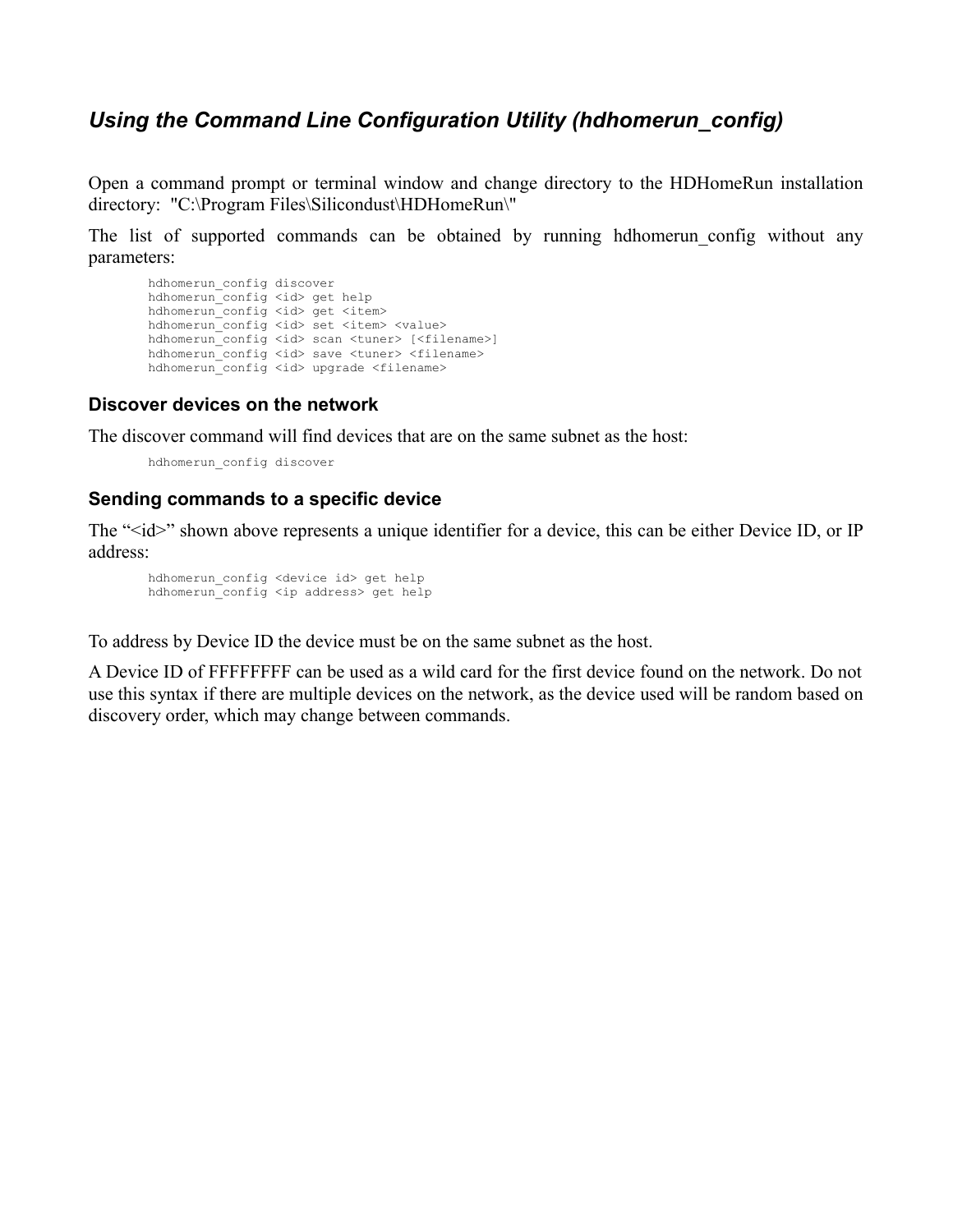# *Supported Commands*

The get/set options supported by a specific device can be queried using the get help command:

hdhomerun config <id> get help

### Example output:

/card/status Get status of CableCARD (6CC only) /sys/boot <config> Get/set boot configuration /sys/copyright Get copyright information /sys/debug Get/set system debug information /sys/features Get system feature information /sys/ipaddr dhcp|"<ip> <mask> <gw> <dns>" Get/set system IP address /sys/restart <resource> Restart device/component /tuner<n>/channel <modulation>:<freq|ch> Get/set channel /tuner<n>/channelmap <channelmap> Get/set channelmap /tuner<n>/debug Get tuner debug information /tuner<n>/filter "0x<nnnn>-0x<nnnn> […]" Get/set tuner PID filter /tuner<n>/lockkey Get/set tuner locking /tuner<n>/plotsample Get raw plotsample data from tuner /tuner<n>/program <program number><br>/tuner<n>/streaminfo /tuner<n>/streaminfo Get list of programs on current channel /tuner<n>/target <ip>:<port><br>/tuner<n>/vchannel <vchannel> /tuner<n>/vchannel <vchannel> Get/set virtual channel number (6CC only)

Get/set out of band channel (6CC only) /oob/debug Get out of band channel debug info (6CC only) /oob/status<br>
/sys/boot <config>
Get/set boot configuration
Get/set boot configuration
Get/set boot configuration Get system hardware model string Get/set model string Get firmware version<br>Get/set channel Get tuner status<br>Get/set stream target Get/set subscription/protection status (6CC only)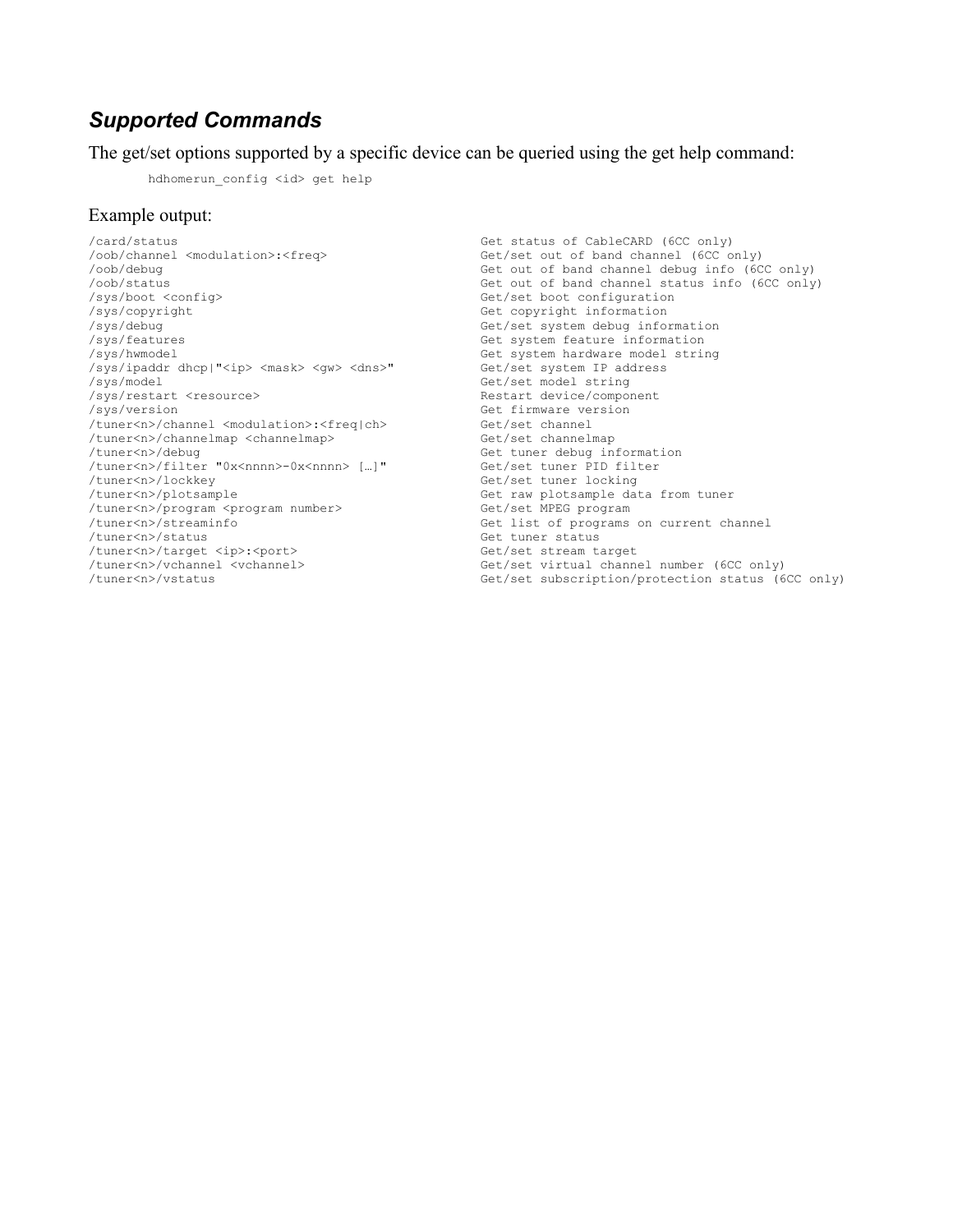## **Channel scan**

To run a channel scan:

Format: hdhomerun config <id> scan /tuner<n> [log filename] Example: hdhomerun\_config FFFFFFFF scan /tuner0 scan0.log

This command will scan all channels on the selected channel map plus any additional channel maps associated with the selected channel map. All standard modulation types for the selected channel map are tested.

When a digital channel is found it will identify the programs on the channel.

The log filename is optional; if included it will log to the given filename.

## **Tuning a physical channel**

To set a channel use the set channel command:

```
Format: hdhomerun config <id> set /tuner<n>/channel <modulation>:<frequency>
Format: hdhomerun<sup>-</sup>config <id> set /tuner<n>/channel <modulation>:<channel>
Example: hdhomerun<sup>config</sup> FFFFFFFF set /tuner0/channel auto:651000000
Example: hdhomerun_config FFFFFFFF set /tuner0/channel auto:60
```
To auto-detect the modulation type use "auto" for the modulation.

Supported modulation types can be queried with the get sys-features command:

hdhomerun config <id> get /sys/features

To stop the tuner set the channel to none:

Format: hdhomerun config <id> set /tuner<n>/channel none Example: hdhomerun config FFFFFFFF set /tuner0/channel none

## **Tuning a virtual channel (TECH3-6CC-3x2 only)**

To set a virtual channel use the set vchannel command:

Format: hdhomerun config <id> set /tuner<n>/vchannel <virtual channel> Example: hdhomerun\_config FFFFFFFF set /tuner0/vchannel 702

### To stop the tuner set the vchannel to none:

Format: hdhomerun\_config <id> set /tuner<n>/vchannel none Example: hdhomerun config FFFFFFFF set /tuner0/vchannel none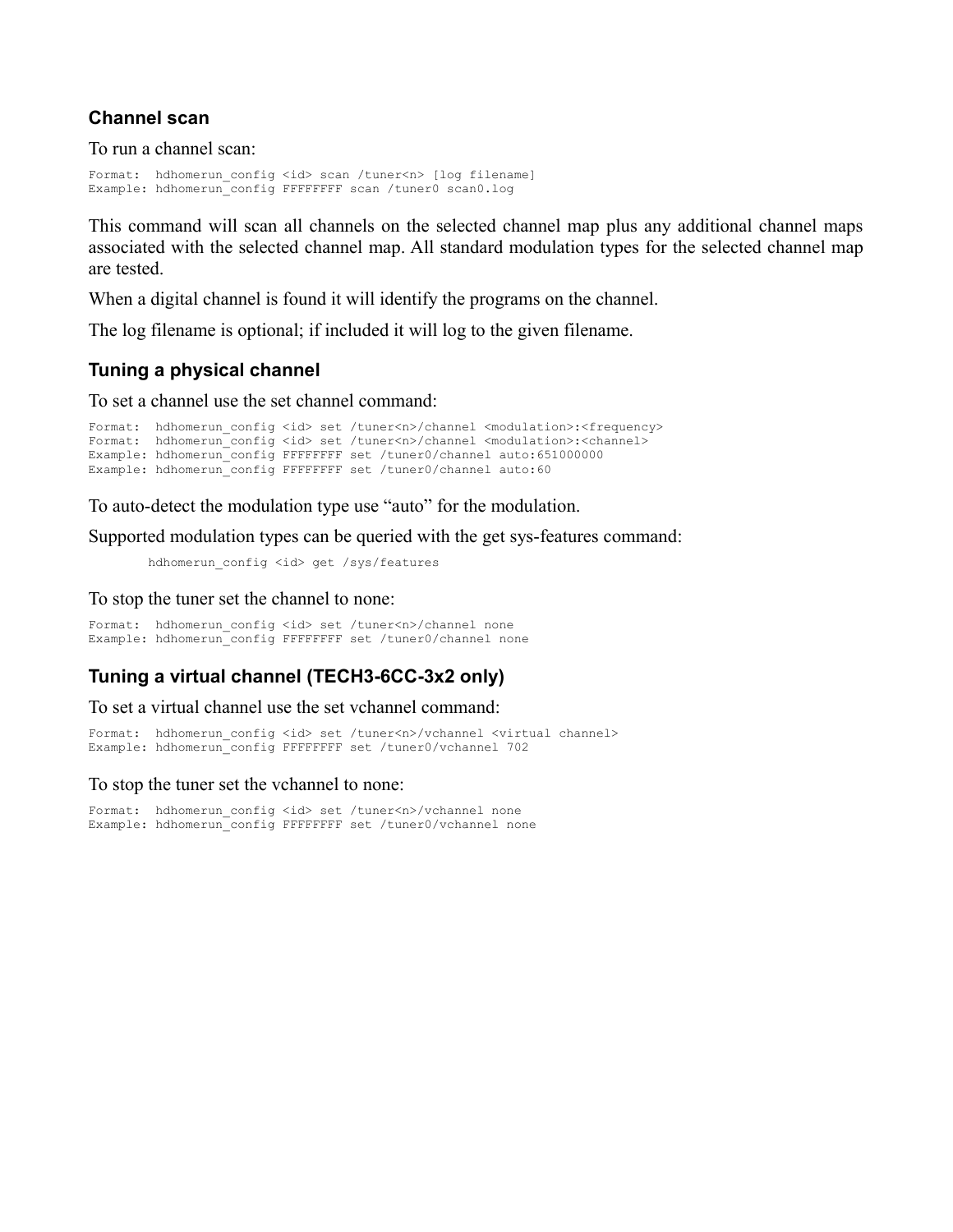## **Checking the signal strength**

The basic signal information can be obtained by using the get status command:

```
Format: hdhomerun config <id> get /tuner<n>/status
Example: hdhomerun_config FFFFFFFF get /tuner0/status
```
### Example output:

 $ch = \text{qam}:33 \text{ lock} = \text{qam256 ss} = 83(-10\text{dBmV}) \text{ snq} = 90(29\text{dB}) \text{ seq}=100 \text{bps} = 38807712 \text{pps} = 0$ 

- $\bullet$  ch = channel requested
- $\bullet$  lock = actual modulation detected
- $\bullet$  ss = signal strength.
- snq = signal to noise quality (MER).
- $\bullet$  seq = symbol error quality (based on the number of uncorrectable digital errors detected).
- $\bullet$  bps = raw channel bits per second.
- pps = packets per second sent through the network.

More advanced information can be obtained by using the get debug command:

```
Format: hdhomerun_config <device id> get /tuner<n>/debug
Example: hdhomerun_config FFFFFFFF get /tuner0/debug
```
### Example output:

```
tun: ch=qam:33 lock=qam256 ss=84 snq=88 seq=100 dbg=22081-6930
dev: resync=0 overflow=0
ts: bps=38809216 ut=94 te=0 miss=0 crc=0
flt: bps=38809216
net: pps=0 err=0 stop=0
```
Each line contains a prefix to indicate the type of data, followed by the values.

- $\bullet$  tun = tuner status
	- $\circ$  see above section
- $\bullet$  dev = device status
- $\bullet$  ts = transport stream
	- $\circ$  bps = bits per second
	- $\circ$  ut = utilization percentage (100% is filled to capacity)
	- $\circ$  te = transport error counter (uncorrectable reception error)
	- $\circ$  miss = missed packet counter (jump in sequence numbers)
	- $\circ$  crc = crc error counter
- $\bullet$  flt = results after pid filtering
	- $\circ$  bps = bits per second
- $\bullet$  net = network status
	- pps = packets per second
	- err = packets or TS frames dropped before transmission.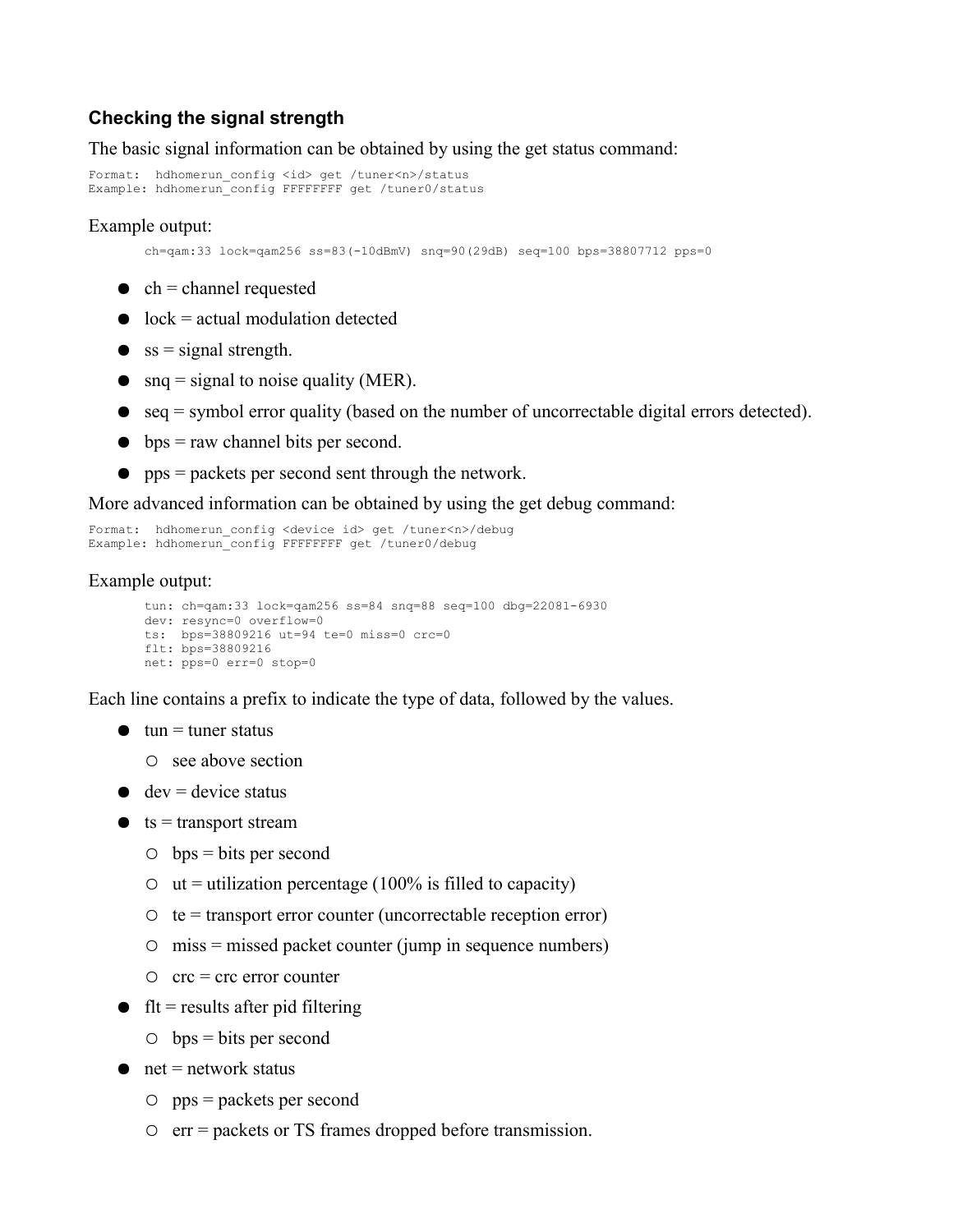$\circ$  stop = reason for stopping the stream

The counters are reset to zero upon a channel change, but may indicate a small number of errors caused before the tuner locks on the channel. As a result, diagnostics should be based on the change in values over time, and not the initial values.Detecting the programs on a physical channel:

The device will detect the programs (sub-channels). Use the get streaminfo command to query the detected programs:

Format: hdhomerun config <id> get /tuner<n>/streaminfo Example: hdhomerun config FFFFFFFF get /tuner0/channel streaminfo

The output format is:

<program number>: <virtual major>.<virtual minor> [<name>] [(<flags>)]

Example output:

3: 20.1 KBWB-HD 4: 20.4 AZTECA

Digital cable does not always provide the channel name or virtual channel number:

1: 0.0 2: 0.0 (encrypted) 3: 0.0 (control)

It may take several seconds after setting the channel for the stream information to be fully populated (depending on how long the channel takes to lock and how often the stream information is sent by the broadcaster/cable provider).

### **Filtering by program (sub-channel)**

TECH3 supports automatic PID filtering by program number or virtual channel number:

```
Format: hdhomerun config <id> set /tuner<n>/program <program number>
        hdhomerun_config <id> set /tuner<n>/program <virtual channel number>
Example: hdhomerun_config FFFFFFFF set /tuner0/program 3
        hdhomerun_config FFFFFFFF set /tuner0/program 11.2
```
When filtering by program the MPEG TS tables are generated by the device. The result is a valid single-program transport stream.

The program filter is cleared when a set channel or a set filter command is received.

**Advanced:** By default the PAT and PMT are generated. To also generate a ATSC-style TVCT use:

hdhomerun\_config <id> set /tuner<n>/program "<program number> tvct\_from\_pmt=<virtual major>.<virtual minor>(<name>)"

Example: hdhomerun\_config <id> set /tuner0/program "3 tvct\_from\_pmt=11.2(TEST)"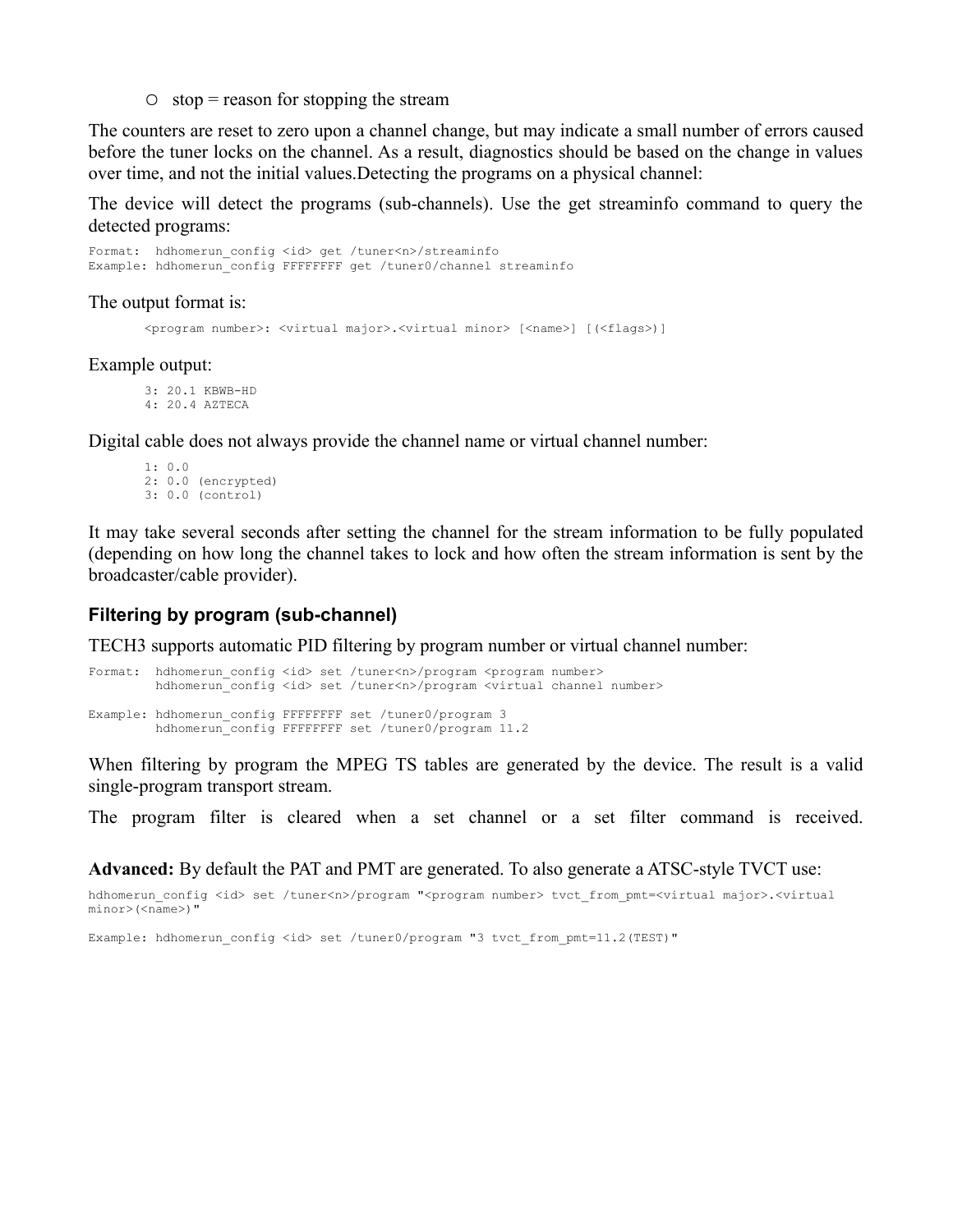## **Filtering by PID**

The TECH3 supports arbitrary hardware PID filtering:

```
Format: hdhomerun config <id> set /tuner<n>/filter <filter>
Example: hdhomerun_config FFFFFFFF set /tuner0/filter "0x0000-0x1FFF"
        hdhomerun_config FFFFFFFF set /tuner0/filter "0x0000 0x0030-0x0033 0x1FFB"
```
When filtering by PID the stream is filtered but otherwise unmodified.

The filter is cleared to pass-all (0x0000-0x1FFF) when a set channel command is received.

## **Saving a stream**

The hdhomerun config command can be used to automate the process of saving to the local filesystem:

```
Format: hdhomerun config <id> save /tuner<n> <filename>
Example: hdhomerun config FFFFFFFF save /tuner0 capture.ts
```
While saving the stream, a single period "." will be displayed every second. Errors will be indicated by a letter.

Example output:

```
............n...............................n..........ts..........
-- Video statistics --
23323 packets recieved, 2 network errors, 1 transport errors, 1 sequence errors
```
**Advanced:** A filename of "null" indicates no file should be created, allowing the use of the save command as a diagnostic tool.

**Advanced:** "-" may be used as a filename to indicate standard output, allowing the save command to be used as a pipe on supported platforms.

```
Example: hdhomerun config FFFFFFFF save /tuner0 - | vlc -
```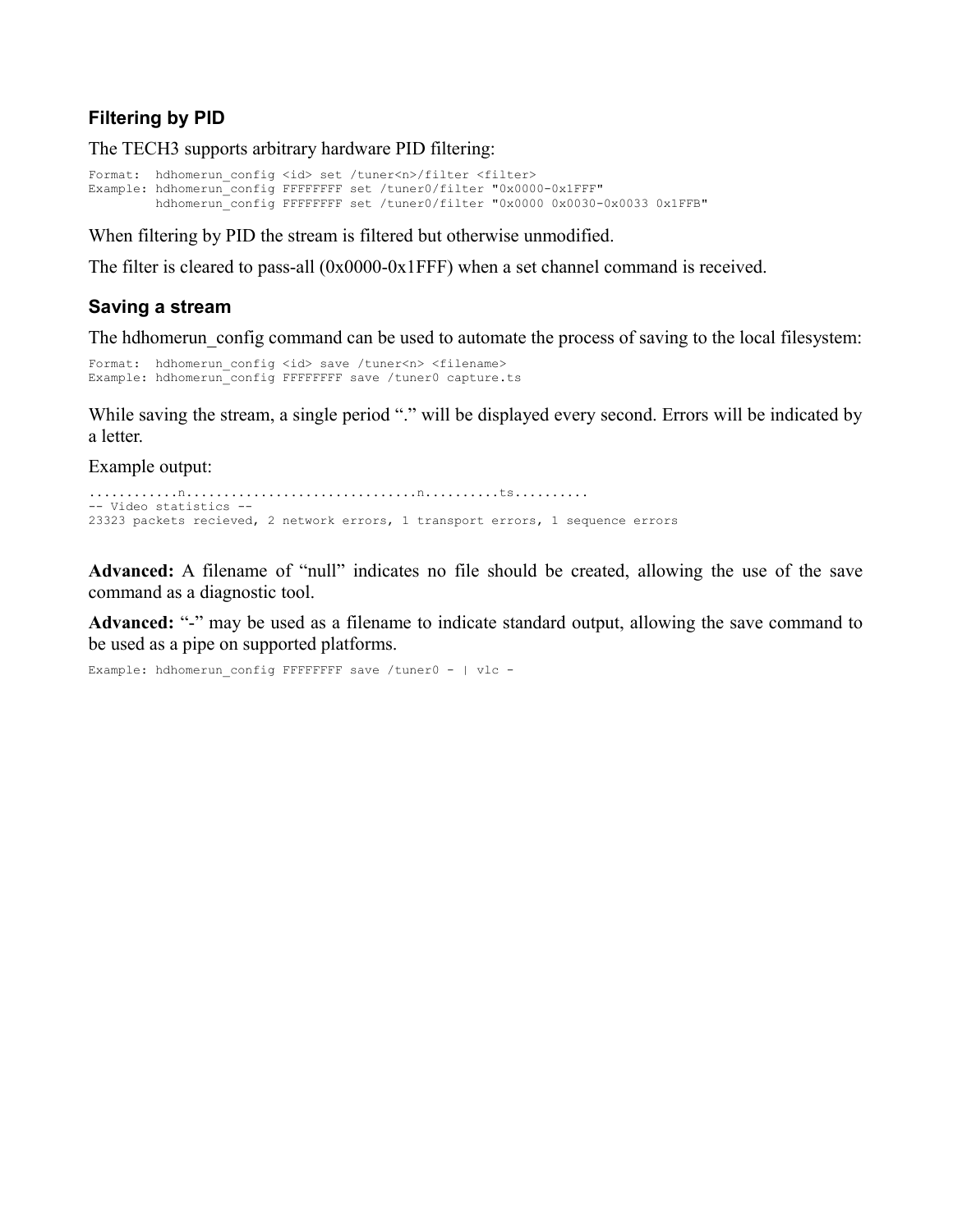### **Streaming to a target machine**

Set the target IP address and port number using the set target command:

Format: hdhomerun config <id> set /tuner<n>/target udp://<ip>:<port> Format: hdhomerun\_config <id> set /tuner<n>/target rtp://<ip>:<port> Example: hdhomerun\_config FFFFFFFF set /tuner0/target udp://192.168.1.100:5000 Example: hdhomerun\_config FFFFFFFF set /tuner0/target rtp://192.168.1.100:5000

The target machine must be listening on the given UDP port. The TECH3 will automatically clear the target if a ICMP port unreachable message is received when sending to a unicast address. To override this, add no\_clear to the target.

```
Format: hdhomerun_config <id> set /tuner<n>/target "udp://<ip>:<port> no_clear"
Format: hdhomerun_config <id> set /tuner<n>/target "rtp://<ip>:<port> no_clear"
Example: hdhomerun_config FFFFFFFF set /tuner0/target "udp://192.168.1.100:5000 no clear"
Example: hdhomerun_config FFFFFFFF set /tuner0/target "rtp://192.168.1.100:5000 no_clear"
```
A global broadcast (255.255.255.255), subnet broadcast, or multicast target can be specified however care must be taken to ensure that the traffic will not cause problems with other devices on the network. If the local network is bridged to a wireless network then the AP will typically transmit at a low broadcast speed saturating the wireless network.

The time-to-live (TTL) defaults to 64. To configure a lower TTL use the following format (quotes required):

```
Format: hdhomerun_config <id> set /tuner<n>/target "udp://<ip>:<port> ttl=<n>"
Format: hdhomerun_config <id> set /tuner<n>/target "rtp://<ip>:<port> ttl=<n>"
Example: hdhomerun_config FFFFFFFF set /tuner0/target "udp://192.168.1.100:5000 ttl=8"
Example: hdhomerun_config FFFFFFFF set /tuner0/target "rtp://192.168.1.100:5000 ttl=8"
```
### **Example: Streaming to VLC**

Run VLC: Media, Open Network Stream. Select UDP/RTP. Specify port 5000.

#### Discover the device:

hdhomerun\_config discover

#### Run a channel scan:

hdhomerun config FFFFFFFF scan /tuner0 scan0.log

#### Set the physical channel:

hdhomerun config FFFFFFFF set /tuner0/channel auto:651000000

#### Check sub-programs:

hdhomerun config FFFFFFFF get /tuner0/streaminfo

#### Select a sub-program:

hdhomerun config FFFFFFFF set /tuner0/program 3

#### Set the target:

hdhomerun config FFFFFFFF set /tuner0/target udp://<ip address of pc>:5000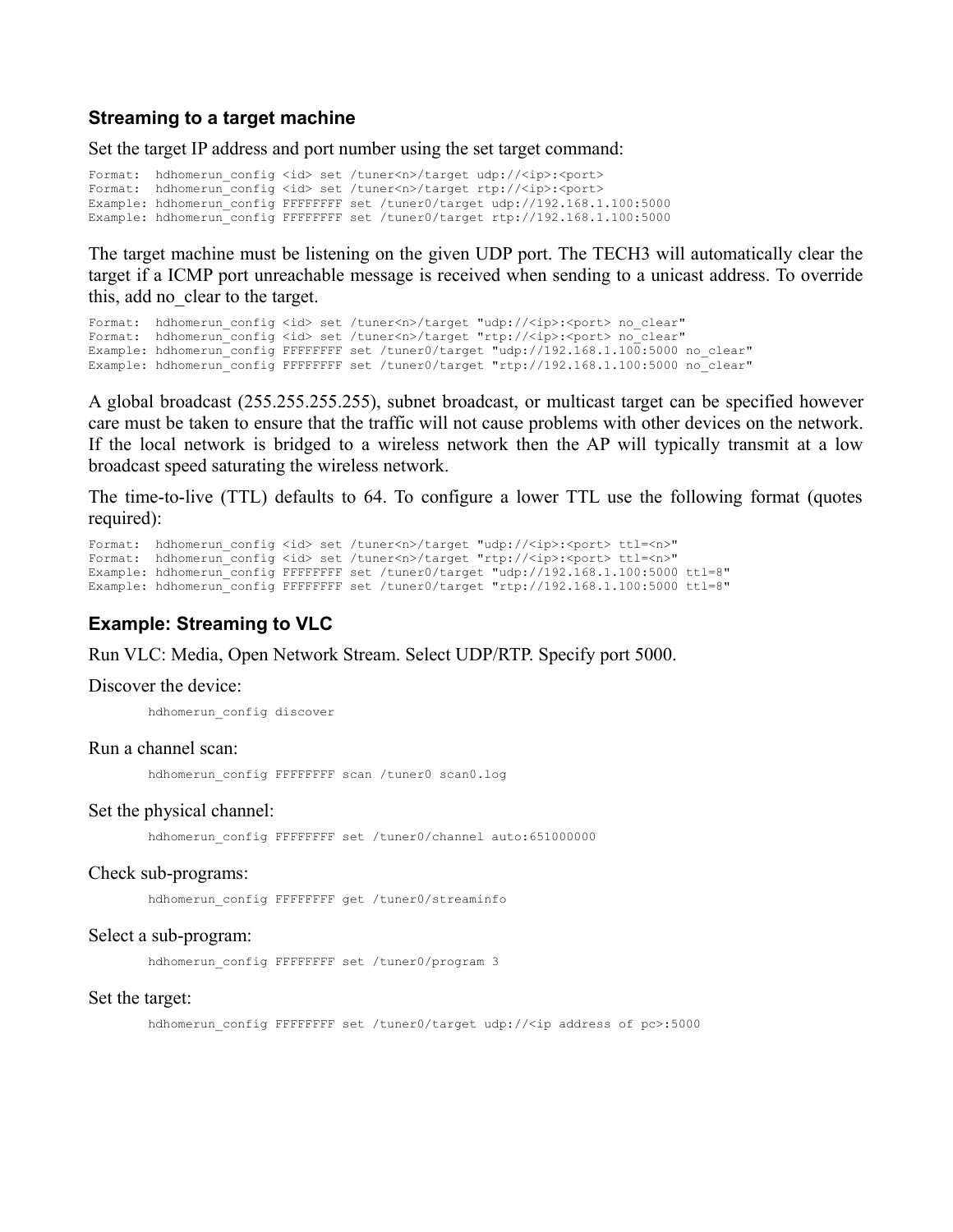# *HTTP Streaming (TECH3-6CC-3x2 only)*

TECH3-6CC-3x2 models can be used to stream via HTTP (unicast only) to VLC or other clients.

```
Format: http://<ip address of device>:5004/auto/v<vchannel number>
Example: http://10.10.10.2:5004/auto/v721
```
# *Lineup file (TECH3-6CC-3x2 only)*

TECH3-6CC-3x2 units support virtual channel lineup information transmitted by the cable provider and received via the CableCARD. This is available in XML and JSON format.

http://<ip address of device>/lineup.xml http://<ip address of device>/lineup.json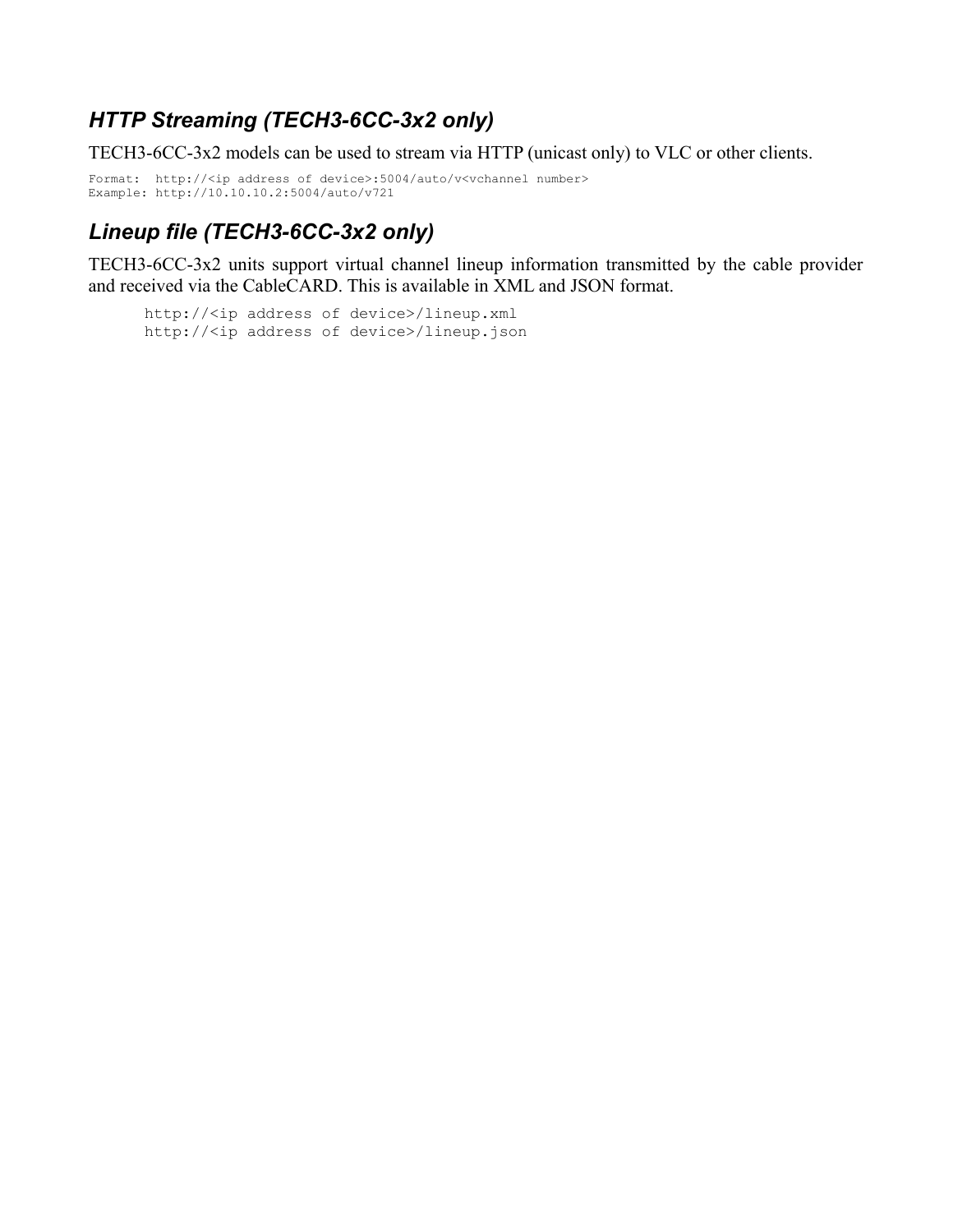## *Datacast operation*

TECH3 units support Datacast TCP/IP over OTA broadcast. Datacasting often provides news, weather, traffic, stock market, and other information which may or may not relate to the program[s] it is carried with. An electronic program guide is usually included. Datacast TCP-IP packets are reassembled and then routed to the LAN port.

Example:

Discover the device:

hdhomerun\_config discover

### Set the physical channel:

hdhomerun\_config FFFFFFFF set /tuner0/channel auto:651000000

### Set the datacast PID:

hdhomerun config FFFFFFFF set /tuner0/filter 0x0A00

### Set the target:

hdhomerun config FFFFFFFF set /tuner0/target datacast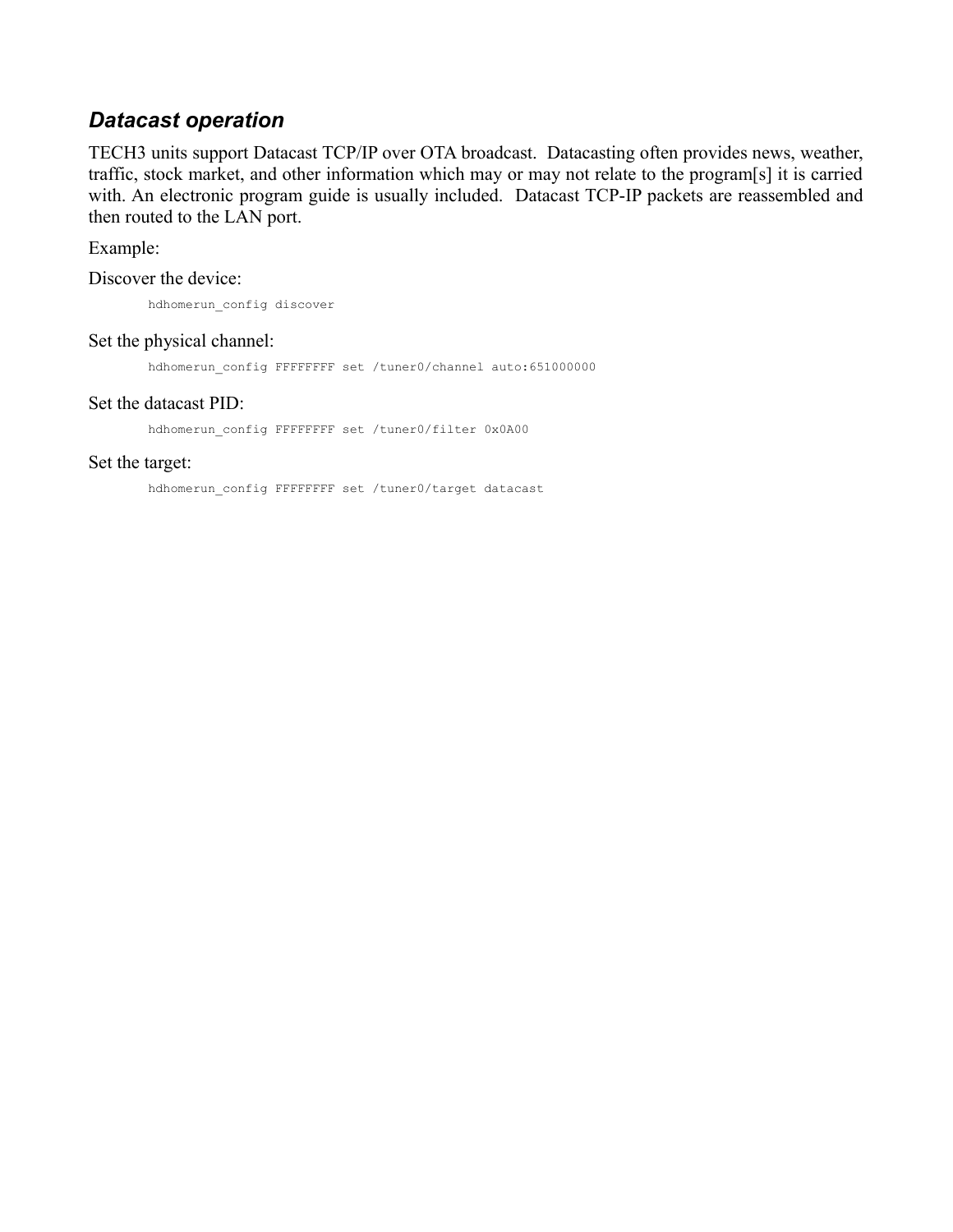# *Using /sys/boot*

The /sys/boot variable allows the TECH3 unit to automatically set variables at startup, allowing you to preserve settings across power outages or simply set the power on defaults.

The syntax for the /sys/boot consists of multiple lines of text; a variable name followed by a single space and then the value: (there should not be any space before the variable name)

```
<variable1> <value of variable1>
<variable2> <value of variable2>
...
<variableN> <value of variableN>
```
Example (save as boot.txt):

```
/tuner0/channelmap us-cable
/tuner0/channel 103
/tuner0/program 4
```
To store the configuration to the device:

```
Format: hdhomerun config <id> set /sys/boot - < filename
Example: hdhomerun_config FFFFFFFF set /sys/boot - < boot.txt
```
Changes will be applied the next boot; to execute the new /sys/boot immediately:

Format: hdhomerun config <id> execute Example: hdhomerun config FFFFFFFF execute

## *Static IP assignment*

A static IP address can be configured using the following command (the quotes are required as shown):

```
Format: hdhomerun config <old ip> set /sys/ipaddr "<new ip> <subnet> <gateway>"
Example: hdhomerun_config 169.254.34.98 set /sys/ipaddr "10.10.20.43 255.255.255.0 10.10.20.1"
```
Note: The TECH requires a gateway when used to stream multicast, even if on the same subnet.

## *Reverting to DHCP*

The TECH3 can be configured for DHCP operation (default) using the following command:

```
Format: hdhomerun config <old ip> set /sys/ipaddr dhcp
Example: hdhomerun_config 169.254.34.98 set /sys/ipaddr dhcp
```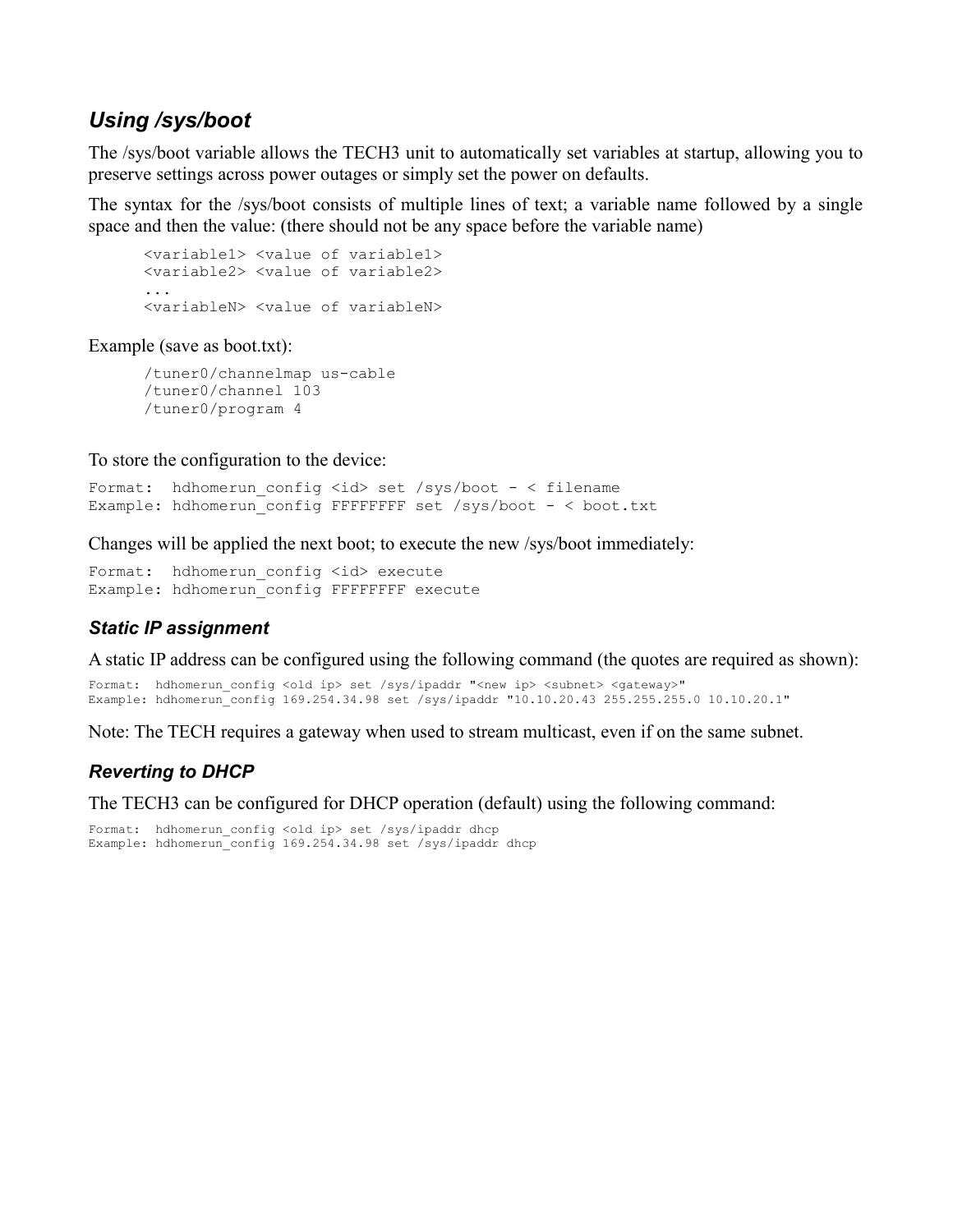# *Setting the channel map*

The channel map is a non-volatile configuration option that is used to set the channel to frequency table, to configure the channel scan table, and to optimize the auto-modulation detection.

GUI: The channel map can be set for each tuner by running HDHomeRun Config (GUI).

Command line: The channel map can be set for each tuner using the following command:

Format: hdhomerun config <ip|id> set /tuner<n>/channelmap <channelmap> Example: hdhomerun\_config 10001000 set /tuner0/channelmap us-cable Example: hdhomerun\_config 10001000 set /tuner1/channelmap us-cable

## Channel maps supported by HDHR-TECH-US hardware:

| <b>Name</b> | <b>Description</b>                       | Location   |
|-------------|------------------------------------------|------------|
| us-beast    | Digital Antenna (ATSC).                  | US, Canada |
| us-cable    | Digital Cable - Normal frequency layout. | US, Canada |
| us-hrc      | Digital Cable - HRC frequency layout.    | US, Canada |
| us-irc      | Digital Cable - IRC frequency layout.    | US, Canada |

## Channel maps supported by HDHR-TECH-EU hardware:

| <b>Name</b> | <b>Description</b>           | Location            |  |  |
|-------------|------------------------------|---------------------|--|--|
| au-bcast    | Digital Antenna (Australia). | Australia           |  |  |
| au-cable    | Digital Cable (Australia).   | Australia           |  |  |
| eu-beast    | Digital Antenna (Europe).    | Europe, New Zealand |  |  |
| eu-cable    | Digital Cable (Europe).      | Europe, New Zealand |  |  |
| tw-bcast    | Digital Antenna (Taiwan).    | Taiwan              |  |  |
| tw-cable    | Digital Cable (Taiwan).      | Taiwan              |  |  |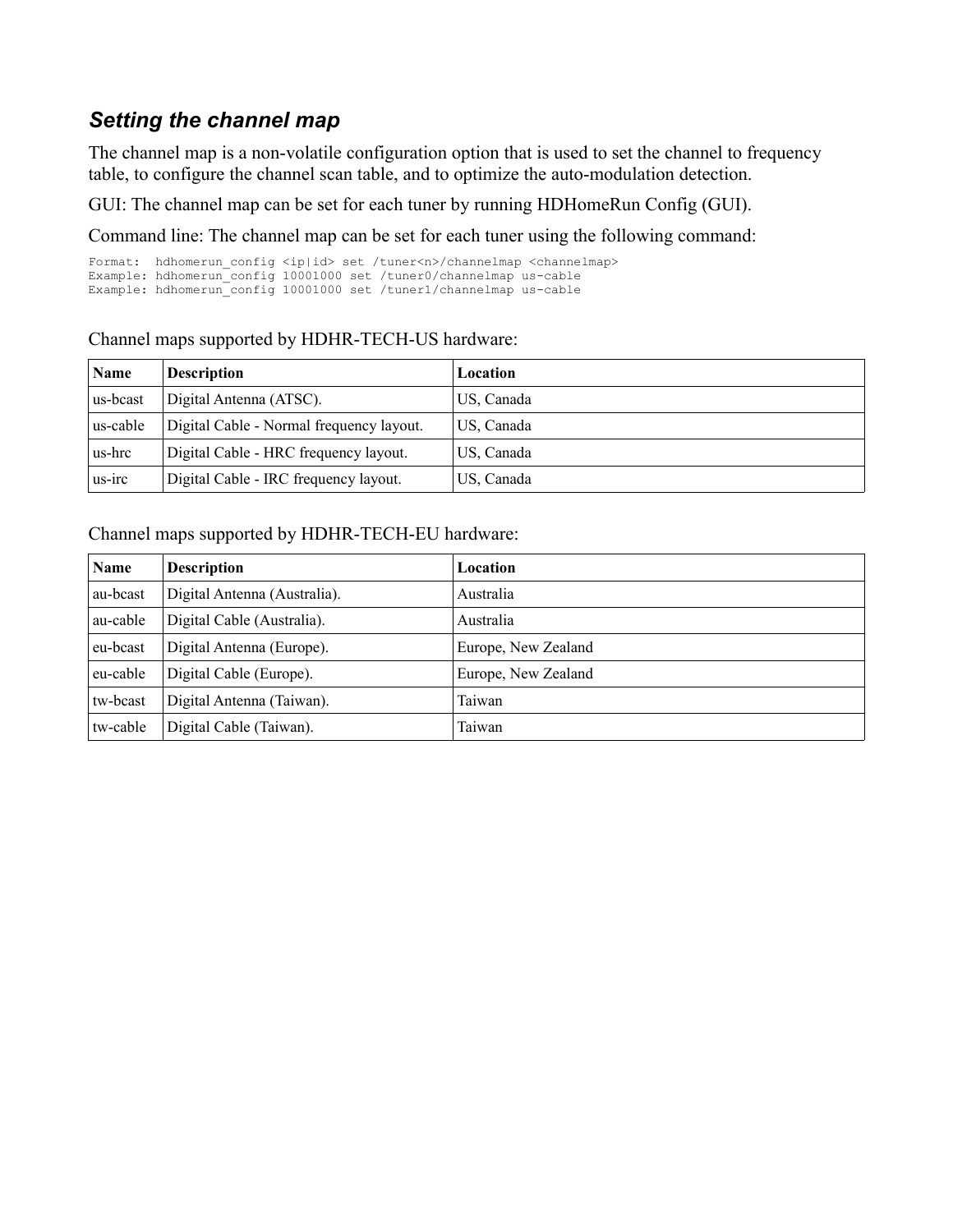## *Multicast*

TECH3 supports multicast streaming within a network.

- 1) Using HDHomeRun Config GUI or hdhomerun\_config choose a desired channel and program number for each tuner. In this example we will use channel 19 program 3 on tuner 0 and channel 30 program 1 on tuner 1.
- 2) Choose a multicast IP address for each stream. As a general rule the multicast address should be in the range of 239.255.0.0 to 239.255.255.255. In this example we will use 239.255.1.1 and 239.255.1.2
- 3) Choose a destination (client) port number. The port should be outside the the well-known ports range (we recommend 50000+) and should be unique for each stream. In this example we will use 59001 and 59002.
- 4) Write the boot script (text file):

```
/tuner0/channelmap us-bcast
/tuner0/channel 19
/tuner0/program 3
/tuner0/target rtp://239.255.1.1:59001 ttl=64
/tuner1/channelmap us-bcast
/tuner1/channel 30
```
/tuner1/program 1 /tuner1/target rtp://239.255.1.2:59002 ttl=64

5) Write the boot script to the device:

hdhomerun config 10010003 set /sys/boot  $-$  < boot.txt

6) Execute the boot script:

```
hdhomerun_config 10010003 execute
```
7) Check the tuner status and target for each tuner. The packets-per-second "pps" number should be non-zero indicating that the device is sending the stream.

hdhomerun\_config 10010003 get /tuner0/debug hdhomerun\_config 10010003 get /tuner0/target hdhomerun\_config 10010003 get /tuner1/debug hdhomerun\_config 10010003 get /tuner1/target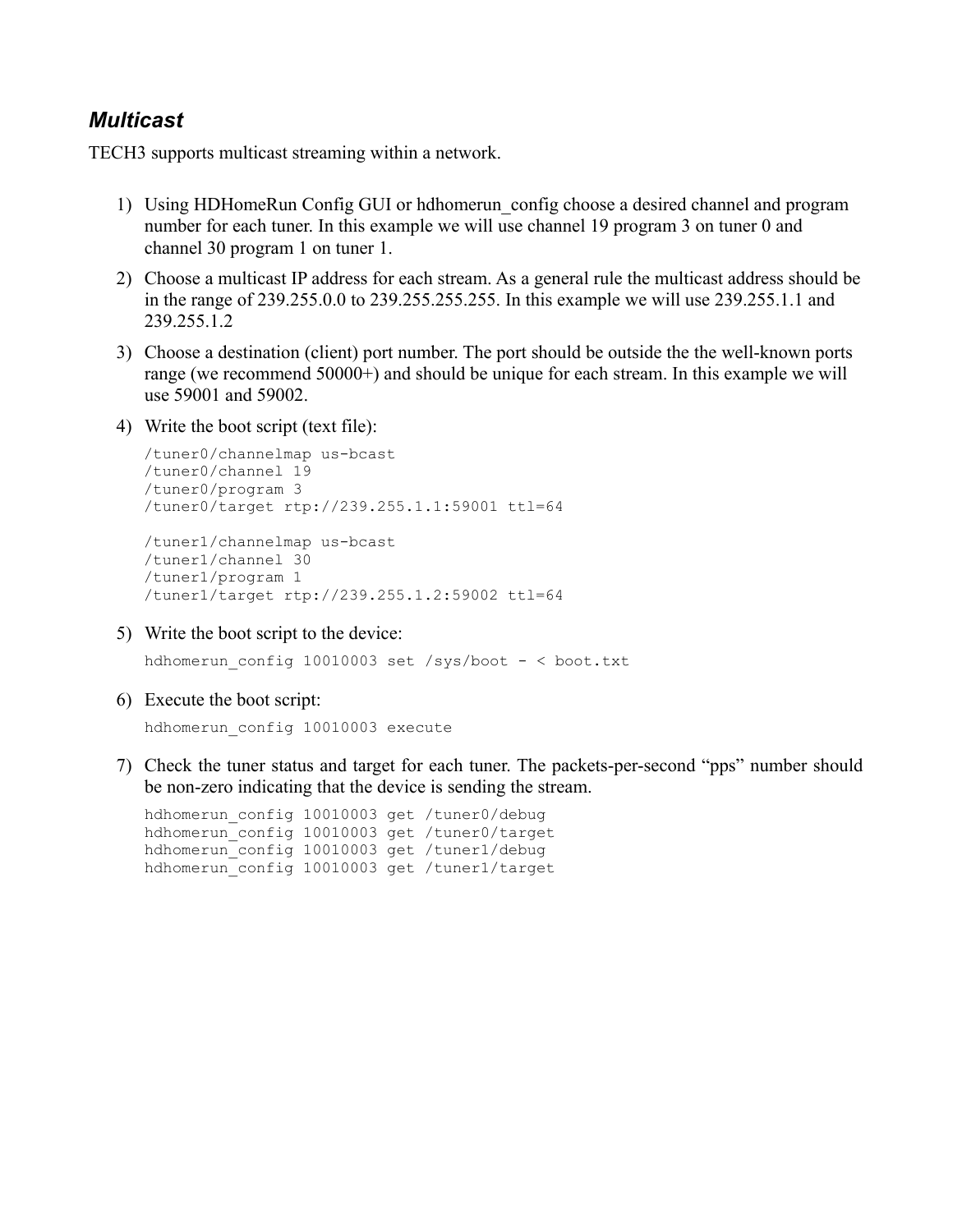## *Example Boot Script Configurations*

Tuning 2 ATSC channels and streaming to multicast addresses using RTP:

```
/tuner0/channelmap us-bcast
/tuner0/channel 31
/tuner0/program 3
/tuner0/target rtp://239.255.1.1:59001
/tuner1/channelmap us-bcast
/tuner1/channel 8
/tuner1/program 1
/tuner1/target rtp://239.255.1.2:59002
```
Tuning 3 digital cable channels using a CableCARD and streaming to multicast addresses using RTP:

```
/tuner0/vchannel 702
/tuner0/target rtp://239.255.1.1:59001
/tuner1/vchannel 740
/tuner1/target rtp://239.255.1.2:59002
/tuner2/vchannel 771
/tuner1/target rtp://239.255.1.3:59003
```
Tuning 2 DVB-T channels in Australia and streaming to multicast addresses using UDP:

```
/tuner0/channelmap au-bcast
/tuner0/channel 5
/tuner0/program 20121
/tuner0/target udp://239.255.1.1:59001
/tuner1/channelmap au-bcast
/tuner1/channel 44
/tuner1/program 28753
/tuner1/target udp://239.255.1.2:59002
```
Tuning 2 DVB-C channels in Europe and streaming to a single PC, ignoring rejection messages from the PC due to a closed port:

```
/tuner0/channelmap eu-cable
/tuner0/channel 646
/tuner0/program 231
/tuner0/target udp://192.168.0.22:59001 no_clear
/tuner1/channelmap eu-cable
/tuner1/channel 770
/tuner1/program 24112
/tuner1/target udp://192.168.0.22:59002 no_clear
```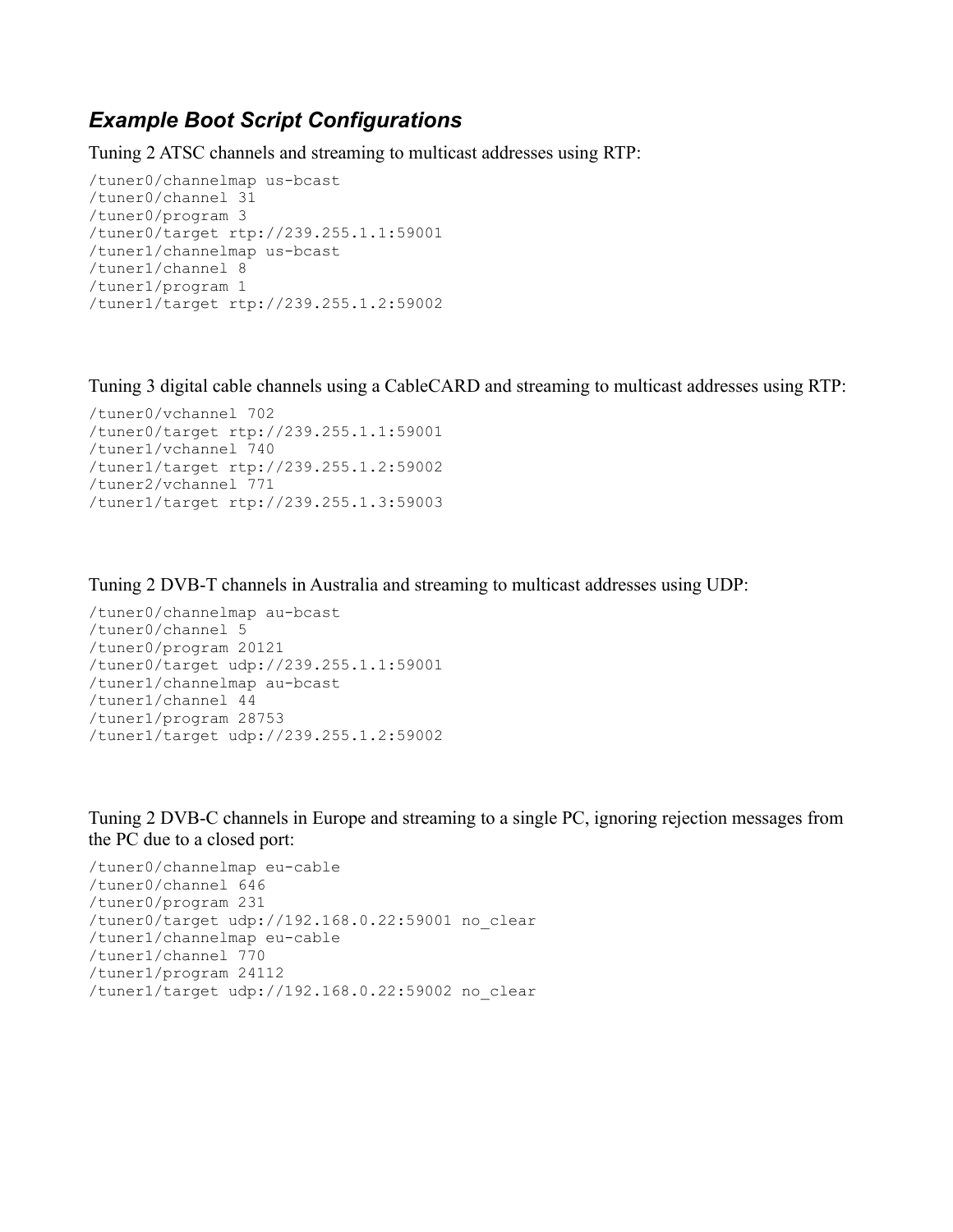# *HDHomeRun QuickTV (Windows)*

HDHomeRun QuickTV is a lightweight viewer suitable for playing multicast video from the TECH3. HDHomeRun QuickTV is installed with the full HDHomeRun software or can be installed stand-alone using the separate HDHomeRun QuickTV installer.

HDHomeRun QuickTV uses a ".qtv" channel file to support friendly selection between mutlicast channels. This file would typically be placed on a file server or intranet download page where it can be accessed by users.

File format (example):

```
<?xml version="1.0" standalone="yes"?>
<QtvLineup>
  <Program>
    <Name>KOFYDT</Name>
     <Number>20.1</Number>
     <Url>hdhomerun://239.255.1.1:59001/current</Url>
  </Program>
  <Program>
     <Name>KQEDDT</Name>
     <Number>9.1</Number>
     <Url>hdhomerun://239.255.1.2:59002/current</Url>
  </Program>
</QtvLineup>
```
Name the file with a ".qtv" extension and then double-click to launch QuickTV.

QuickTV should display the channel list and start playing when a channel is selected.

# *VideoLAN VLC*

VideoLAN VLC is a third party video player suitable playing unicast and multicast for use with the TECH3:

<http://www.videolan.org/vlc/>

# **Using VLC**

- Run VLC and select Media, Open Network.
- Set the protocol to RTP.
- Set the address to 239.255.1.1 and the port to 59001.
- Click play.

# *TSReader*

TSReader is a third party Transport Stream analyzer for Windows that works with the TECH3: **<http://www.coolstf.com/tsreader/>**